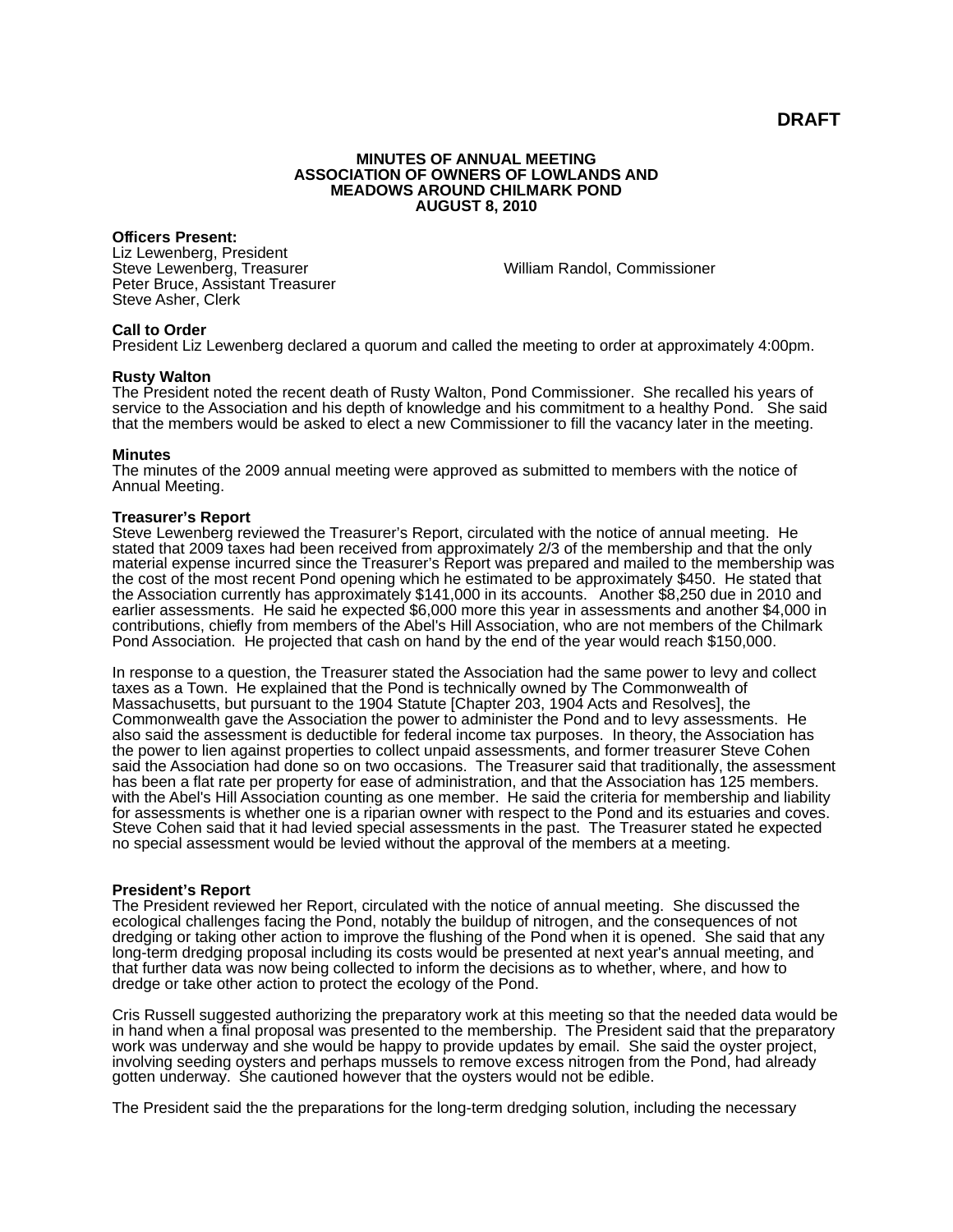permitting, would take a good deal of work and hoped that this meeting would authorize the preparatory work.

In response to a question, the President said the proposal to dredge a small area near the cut would cost about \$20,000, and would serve only as a temporary solution that would last no more than three years. Mr. Bruce said short-term dredging had been done before and had improved the flushing of the Pond for shorter periods of time. He added that every time the cut is opened, the ocean deposits sand when the cut is closed and over time undoes the effect of the dredging.

Mr. Lewenberg said that the long-term solution involving a dredge used on Edgartown Great Pond known as "Nessie" was complicated because Nessie is already obligated for other projects and any dredging could not begin until the permitting process had finished. He said the permitting alone could cost up to \$25,000 and only then could the Association "get in line" to use Nessie.

Mr. Randol said that the pond level is two to three inches below the mark on a white stake in Wade's Cove traditionally used to monitor the pond level. The President said that she will work with Kent Healy to establish measurements for both Pond and ocean level to maximize the chances of a successful opening. Mr. Randol said he did not expect to open the Pond before Labor Day in the absence of heavy rain.

Mr. Lewenberg invited the members to contribute to the review process, especially those with relevant skills and experience.

After discussion, upon motion duly made and seconded, it was unanimously

VOTED: That the Commissioners and the Executive Officers of the Association be and they hereby are authorized to spend up to \$50,000 for the purposes of research, planning, and permitting with respect to a long-term dredging project intended to restore the biological health of the both the upper and lower Pond and adjoining lands, including a review of potential grant opportunities.

Mr. Lewenberg said that the Association took the position that no permits are needed to open the Pond on the theory that the legislation authorizing the Association predated and was grandfathered under subsequent environmental legislation, and that no permits are needed to dredge in connection with the historic opening of the Pond. However, he said that the Association was subject to the restrictions of the Endangered Species Act and that the short-term dredging project had been held up by the Act's prohibition on disturbing the nesting grounds of piping plovers and oystercatchers, which qualify as endangered species under that Act.

Ms. Lewenberg said that Rusty Walton had said that nature can destroy an endangered species but the Association cannot.

In response to a question, Mr. Lewenberg said there had been five openings in the past year that had remained open long enough to drain the Pond properly.

After discussion upon motion duly made and seconded it was unanimously

VOTED: That the Commissioners and the Executive Officers of the Association be and they hereby are authorized to spend up to \$30,000 for the purpose of opening the cut including any related dredging intended to improve the draining of the Pond when opened.

In response to a question, the President reported that the Abel's Hill Association pays one assessment plus a voluntary contribution. Paul lantosca asked whether each property owner in the Abel's Hill Association should be assessed. Mr. Lewenberg explained that those property owners touch the pond only through the Abel's Hill Association access and therefore the property owners on the north side of South Road are not assessed. Mr. Iantosca said that he and others who own beach rights are assessed individually. Mr. Cohen said that the members of the Abel's Hill Association have in the past made voluntary contributions of up to \$5,000, in excess of what a mandatory assessment would raise.

# **Nominating Committee Report**

Bill Randol nominated Matt Feinberg as Commissioner to fill the vacancy caused by the death of Rusty Walton. Mr. Feinberg stated that he was willing to serve as Commissioner. Upon motion duly made and seconded, it was unanimously

VOTED: That Matt Feinberg be and he hereby is elected a Commissioner of the Association.